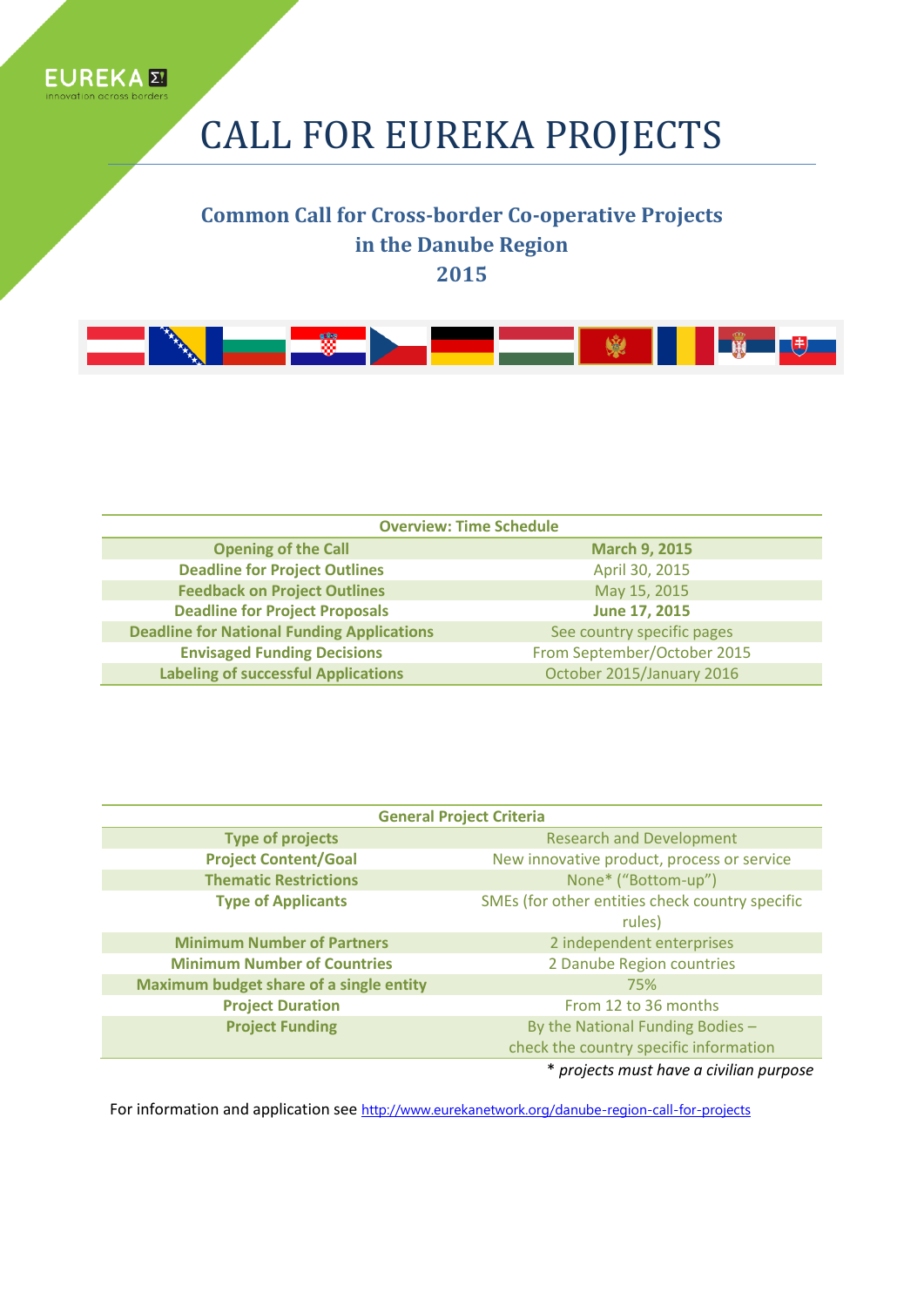#### **Introduction – Purpose of the Call**

The present call results from an initiative following the EU Strategy for the Danube Region (EUSDR<sup>1</sup>), endorsed by the European Council in 2011, which aims at a closer collaboration by creating "synergies and coordination between existing policies and initiatives taking place across the Danube Region". In close collaboration with the Danube-INCO.net<sup>2</sup> project (which supports the above mentioned EUSDR), the EUREKA<sup>3</sup> representatives from the Danube region proposed to use the EUREKA intergovernmental initiative as a tool to contribute to the efforts in strengthening the cross border co-operations in the region. The EUREKA network has long-lasting experience in supporting close to market industrial R&D-projects across borders. The countries participating in this call therewith want to stimulate EUREKA projects in particular to support and advance the economies of the region.

### **Participating Countries**

The countries participating in the initiative are, in alphabetical order: Austria (AT), Bosnia and Hercegovina (BA), Bulgaria (BG), Croatia (HR), Czech Republic (CZ), Germany (DE), Hungary (HU), Montenegro (ME), Romania (RO), Serbia (RS), Slovak Republic (SK).

Please check the availability of budget and the funding opportunities in your country on the country specific pages in the annex.

### **Basic eligibility criteria for projects and consortia**

The call addresses consortia of at least two independent enterprises from at least two of the participating countries who want to carry out a collaborative project. To be eligible, the proposed project must be an industry driven research and development project in which the project partners are collaborating to realize a new, innovative product, process or service, which has the potential to be successfully commercialized by the consortium. Proposals may stem from any thematic or technological area, the call is organized bottom-up. The only restriction is that the project must be of civilian purpose.

Projects need to be balanced, a single project partner may not account for more than 75% of the project cost.

The recommended project duration is between 12 and 36 months.

Concerning the eligibility for national funding, please refer to your country's section at the end of this document. Please note that usually partners in any participating country will have to perform R&D-

1

<sup>&</sup>lt;sup>1</sup> [http://www.danube-region.eu](http://www.danube-region.eu/)

<sup>&</sup>lt;sup>2</sup> [http://danube-inco.net](http://danube-inco.net/)

<sup>3</sup> [http://www.eurekanetwork.org](http://www.eurekanetwork.org/)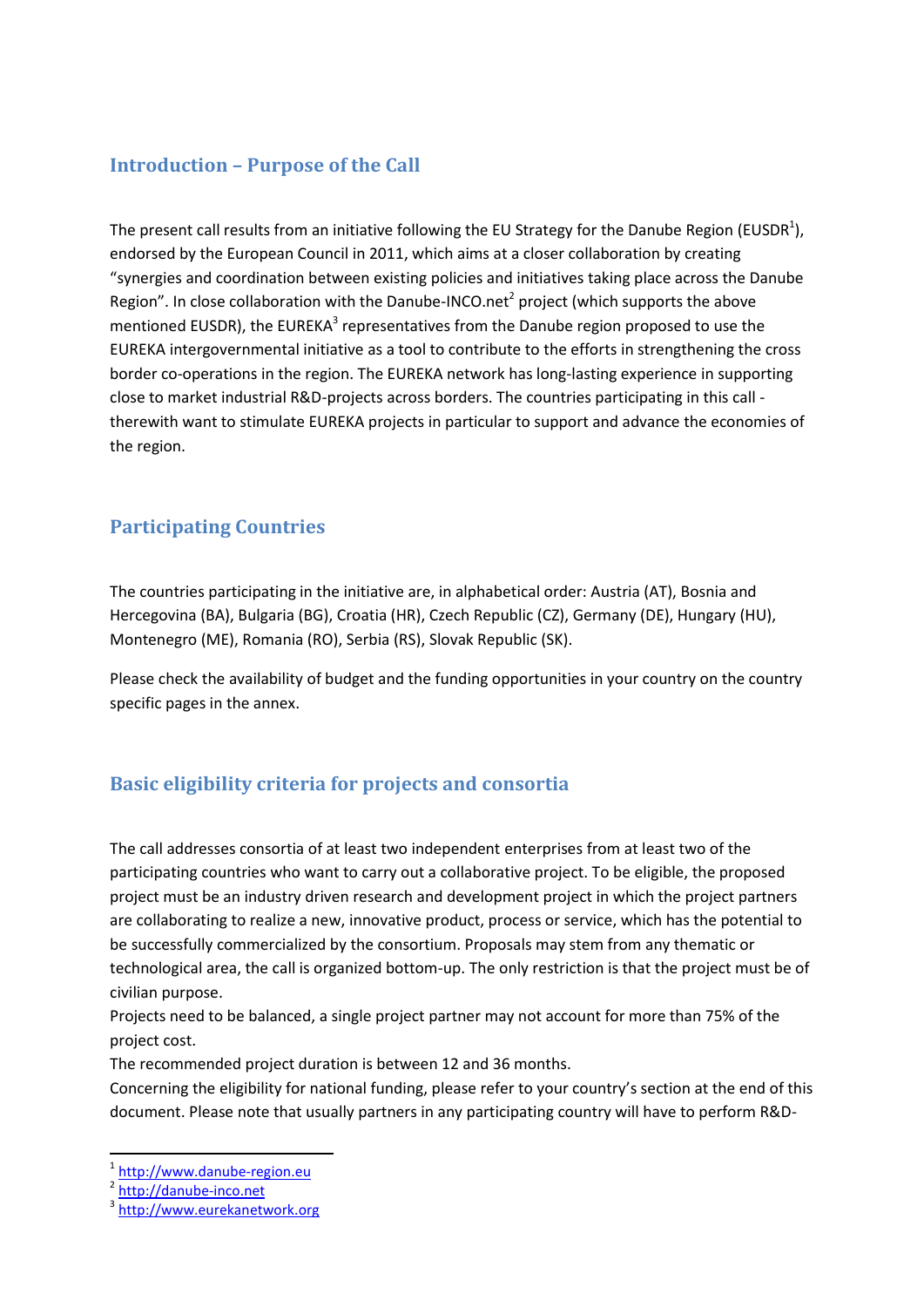work and show value creation in order to benefit from national funding. Furthermore, the applicants have to have the financial and organizational capacity to carry out the proposed project (part of the evaluation of the funding application).

#### **Project partners outside the Danube Region**

Fulfilling the above mentioned eligibility criteria, additional partners from EUREKA countries or other third countries may participate in project consortia provided that they have a secured financing of their project shares.

### **Application procedure**

The application procedure follows a two-stage approach: a project outline followed by a full project proposal. Although it is not compulsory, it is highly recommended to applicants to participate in the project outline stage as well. All documents shall be sent following the instructions on the web page<sup>4</sup>.

#### **Project Outline (PO) (deadline April 30th, 2015)**

For the PO, only a subset of the EUREKA project application form (PAF) has to be completed. Applicants are required to provide General Information (PAF section 1), a short (one A4 page) project description (PAF 2.1, providing answers to the questions

What do you want to do? Why and how do you want to do it? How will you make money?

on project level), and information on the partners in the consortium (PAF section 3ff.). Alternatively, the online project outline form on the webpage might be used.

The PO contains basic information about the project idea, the method to be applied and the innovation or grade of novelty as well as the proposed partners in the consortium and their respective project parts including the envisaged budget. The PO shall be written in English language. The PO is forwarded to the national offices of the countries involved. The national offices will check basic eligibility issues with respect to the national rules. All national offices addressed by an application will exchange their views on the PO. Within two weeks the applicants shall receive a first feedback from their national offices, including a possible recommendation to proceed with a full proposal.

**.** 

<sup>&</sup>lt;sup>4</sup> http://www.eurekanetwork.org/danube-region-call-for-projects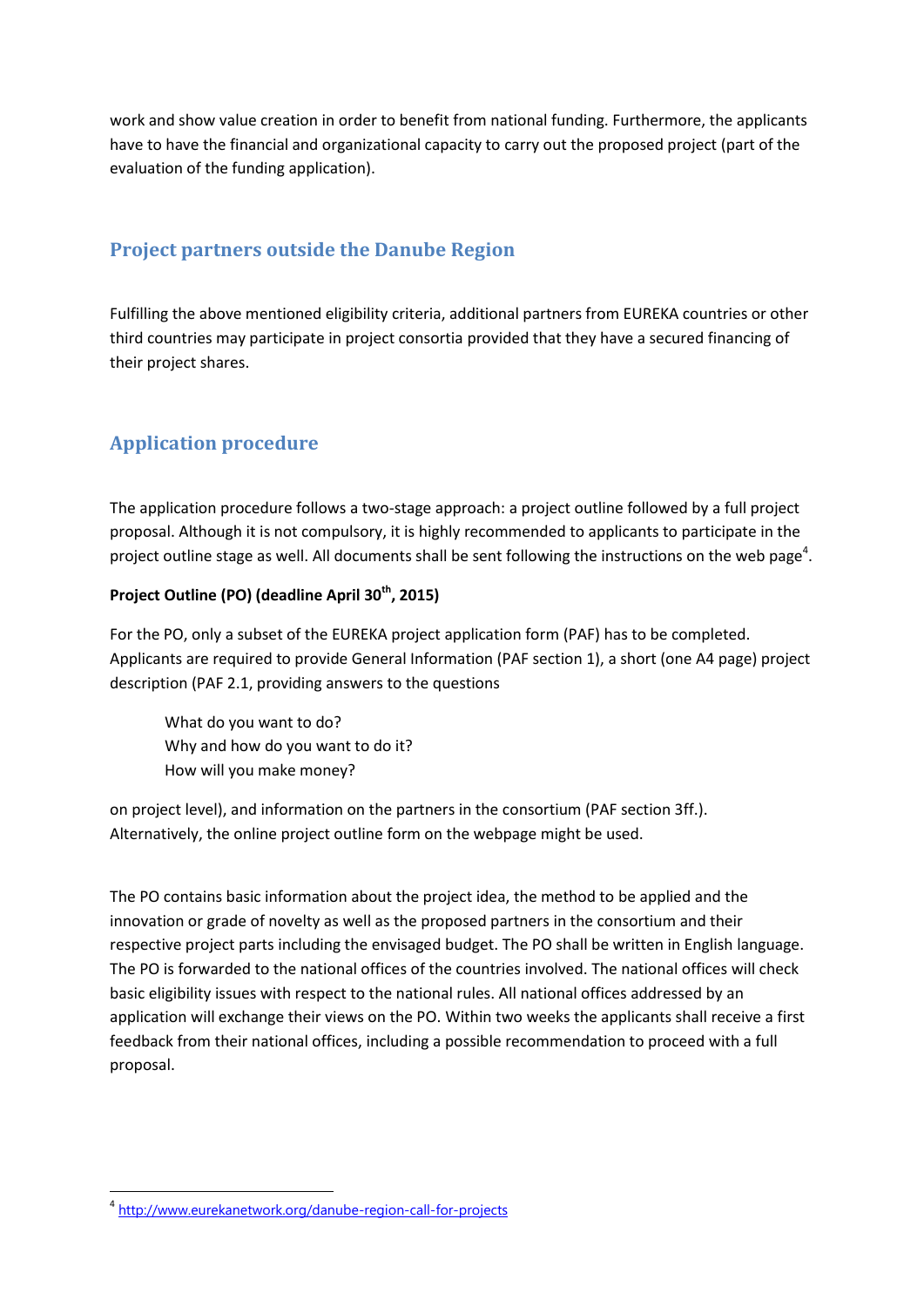#### Full **Project Proposal (deadline June 17th, 2015)**

For a full project proposal, the EUREKA project application form needs to be completed and signed by all members of the consortium. It shall be submitted until the deadline given above by the project coordinator (consortium leader, to be appointed by the consortium).

In parallel, applicants are invited to submit an application for funding to their national authorities. Please check the country specific rules at the end of the document concerning procedures and deadlines. The recommended latest date of submission of the funding application is June 30<sup>th</sup>, 2015, in order to be in time for a synchronized start of project funding.

#### **Evaluation**

The evaluation of the EUREKA project application is borne generally from the evaluation results of the national funding applications. In absence of an evaluation from a national funding body, the EUREKA National Project Coordinator of the respective country will act as the relevant authority (see country specific pages).

For details on the evaluation in your country please refer to the country specific pages and the references given therein.

#### **Public Funding**

Any public funding for projects is organized on a national basis. Therefore, funding applications to the national funding bodies are required in addition to the EUREKA project form. The EUREKA project application describes the common goal, how the partners are going to work together and how the budget is distributed among the consortium. The national funding applications describe in detail the work to be performed by the single applicant or national sub-consortium. Please check the country specific rules at the end of this document.

A consortium agreement between all participants to a project is mandatory.

If no public funding is available, participants are allowed to self-fund their project part.

#### **EUREKA Label**

If all concerned national offices in an application agree that the conditions for the EUREKA labeling are fulfilled, most notably that all project parts have secured financing, the projects are proposed for endorsement to the EUREKA High Level Group and shall receive the EUREKA label for their project.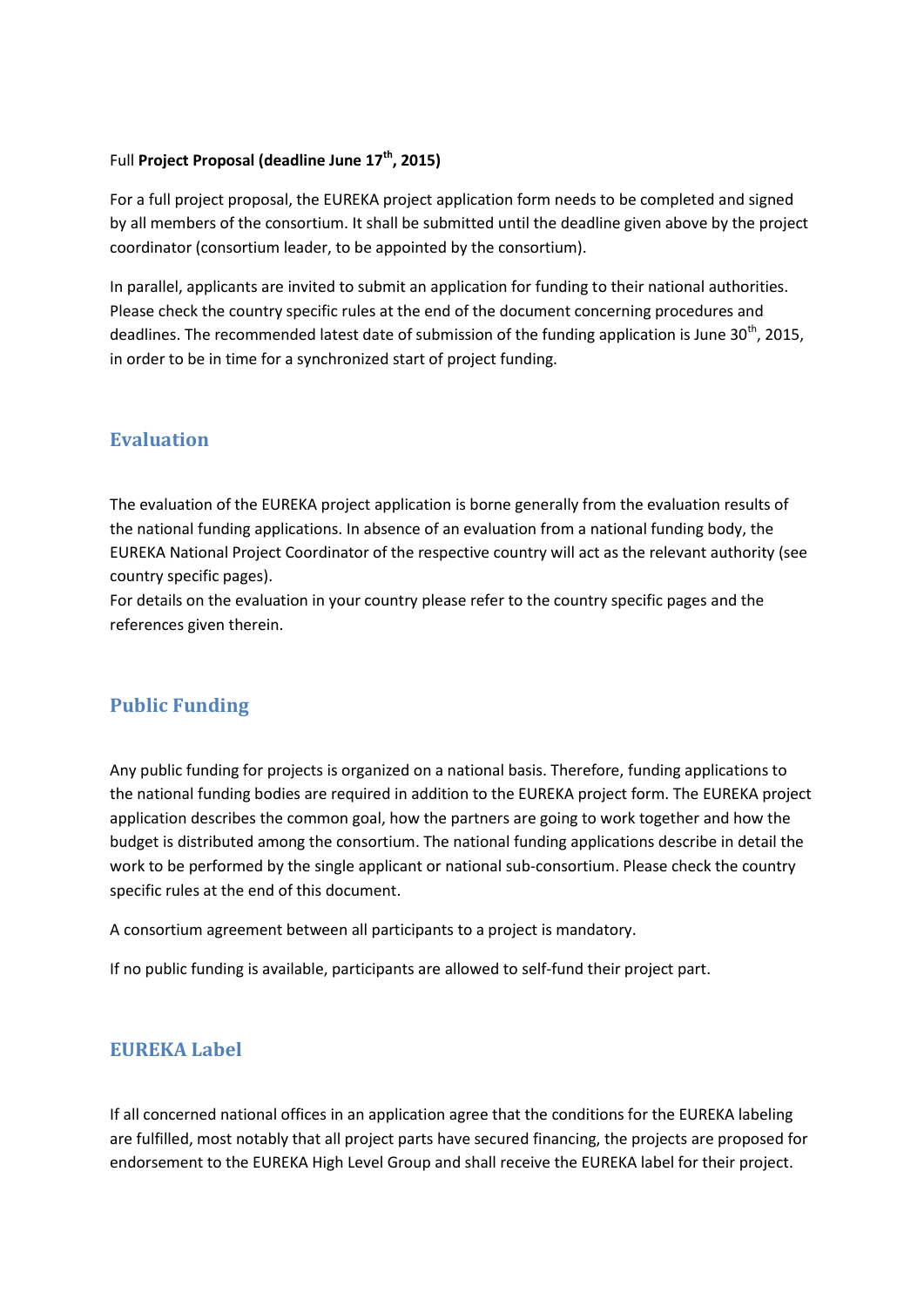### **Project start and Monitoring**

In principle, projects can start as soon as all national procedures are completed. A common start date shall be defined in the project application form.

The national offices are the point of reference for any issues concerning project start, project monitoring, project changes etc.

### **Advisory Services**

The national EUREKA offices can be contacted by applicants or interested parties for any type of information or question regarding this call for projects; it is strongly recommended to get in contact with the national offices already before the submission of POs or project proposals.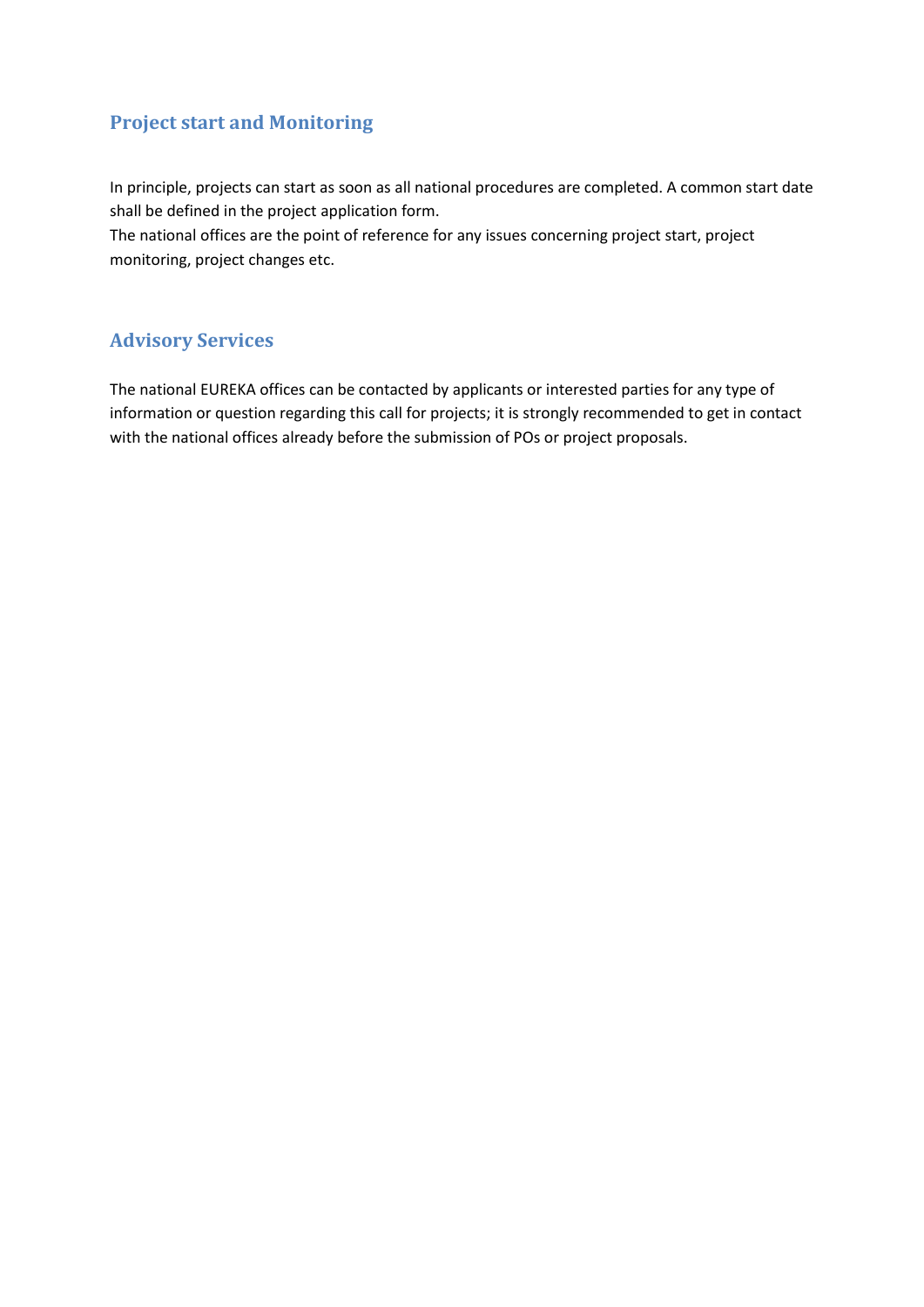### **Country specific information sheets**

- **Austria**
- Bosnia and Hercegovina
- **Bulgaria**
- **Croatia**
- **Czech Republic**
- **Germany**
- **Hungary**
- **Montenegro**
- **Romania**
- **•** Serbia
- **•** Slovak Republic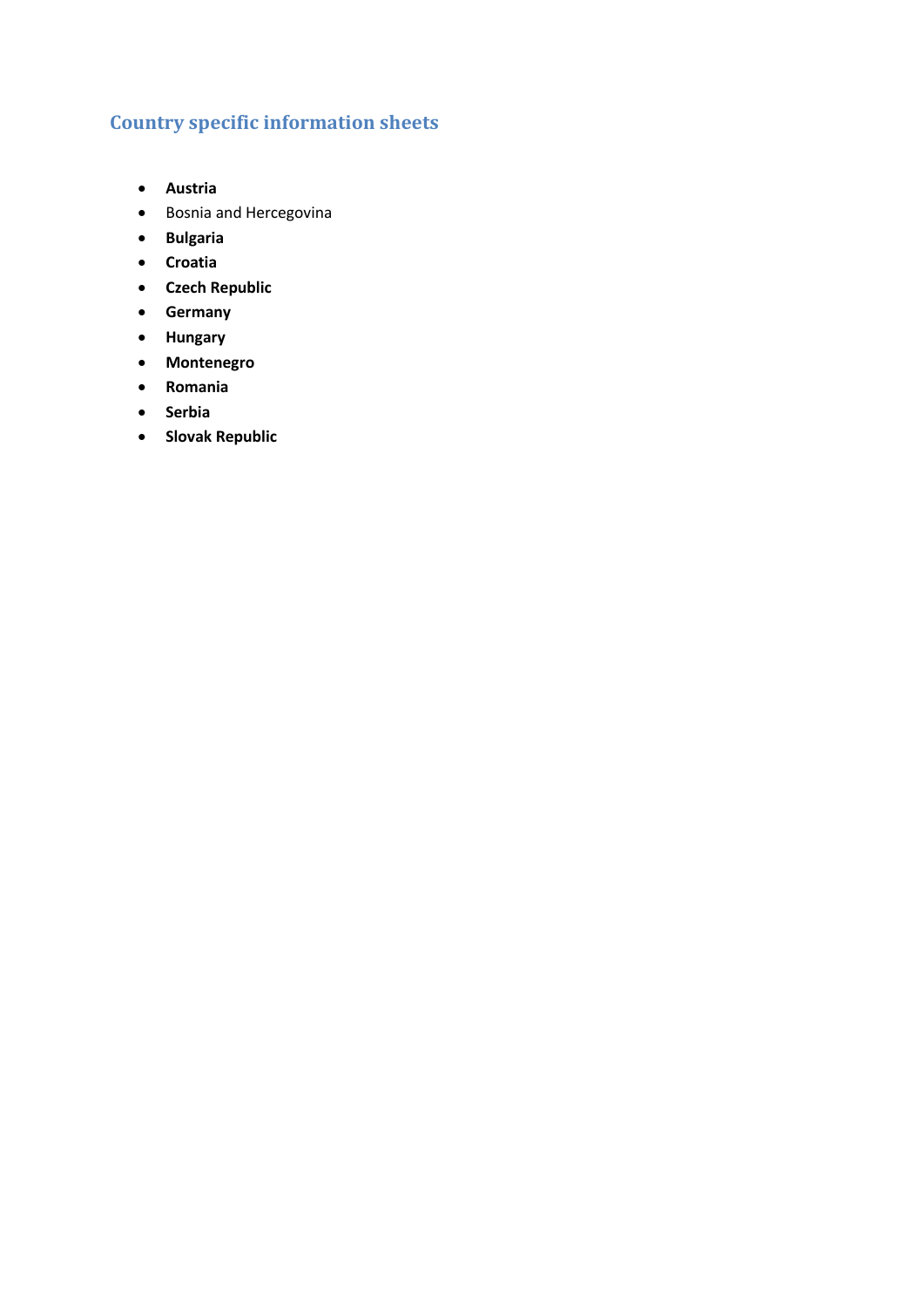

AUSTRIA

**Country specific rules** 

| <b>EUREKA Contact Person(s)</b>                            | <b>National Funding Body</b> |  |
|------------------------------------------------------------|------------------------------|--|
| FFG - Österreichische Forschungsförderungsgesellschaft mbH |                              |  |
| FFG                                                        |                              |  |
| Austrian EUREKA Office                                     | FFG Basisprogramm            |  |
| Dr. Olaf HARTMANN (NPC)                                    | Ms. Lisa BFRG                |  |
| Ms. Irina ŠLOSAR (Deputy NPC)                              | Ms. Manuela JERETIC          |  |
| Ms. Karin KURZWEIL (Assistant)                             | Ms. Karin RUZAK              |  |
| Phone: +43 (0) 5 77 55 49 03                               | Phone: +43 (0) 5 77 55 12 05 |  |
| www.ffg.at/eureka                                          | www.ffg.at/basisprogramm     |  |
| eureka@ffg.at                                              | Lisa.Berg@ffg.at             |  |

Relevant Documents and Guidelines:

| Leitfaden FFG Basisprogram V3.0 | <b>Download</b> |
|---------------------------------|-----------------|
| Kostenleitfaden V2.0            | <b>Download</b> |
| Application Form (sample)       | <b>Download</b> |

| Description                     | Projects of type experimental development, to be carried out by<br>an Austrian business company alone* or in co-operation with<br>partners.<br>Projects must aim at commercially exploitable (in Austria)<br>products, processes or services. |
|---------------------------------|-----------------------------------------------------------------------------------------------------------------------------------------------------------------------------------------------------------------------------------------------|
| <b>Thematic Restrictions</b>    | None                                                                                                                                                                                                                                          |
| Maximum Funding per project     | 2.99 Mio. €                                                                                                                                                                                                                                   |
| <b>Funding Rate</b>             | Grants max. 60% for small enterprises**,                                                                                                                                                                                                      |
|                                 | max. 50% for medium-sized enterprises** and                                                                                                                                                                                                   |
|                                 | max. 40% for large enterprises                                                                                                                                                                                                                |
| Term                            | Max. 60 months (single contract max. 12 months)                                                                                                                                                                                               |
| Co-operation mandatory          | International co-operation                                                                                                                                                                                                                    |
| <b>Total Budget available</b>   | Ca. 260 Mio. € per year (for all projects, not only EUREKA)                                                                                                                                                                                   |
| Application language            | German (English is allowed)                                                                                                                                                                                                                   |
| <b>Application modality</b>     | Online via ecall.ffg.at, no deadlines                                                                                                                                                                                                         |
| Duration until funding decision | From 8 to 12 weeks                                                                                                                                                                                                                            |
| Relevant decision dates 2015    | 09.09., 21.10., 02.12                                                                                                                                                                                                                         |

\* there may be one or more Austrian entities involved

\*\* according to the EU definition

Universities and research organizations may participate as subcontractors of companies. Subcontracting costs for entities outside Austria are eligible only in very exceptional cases.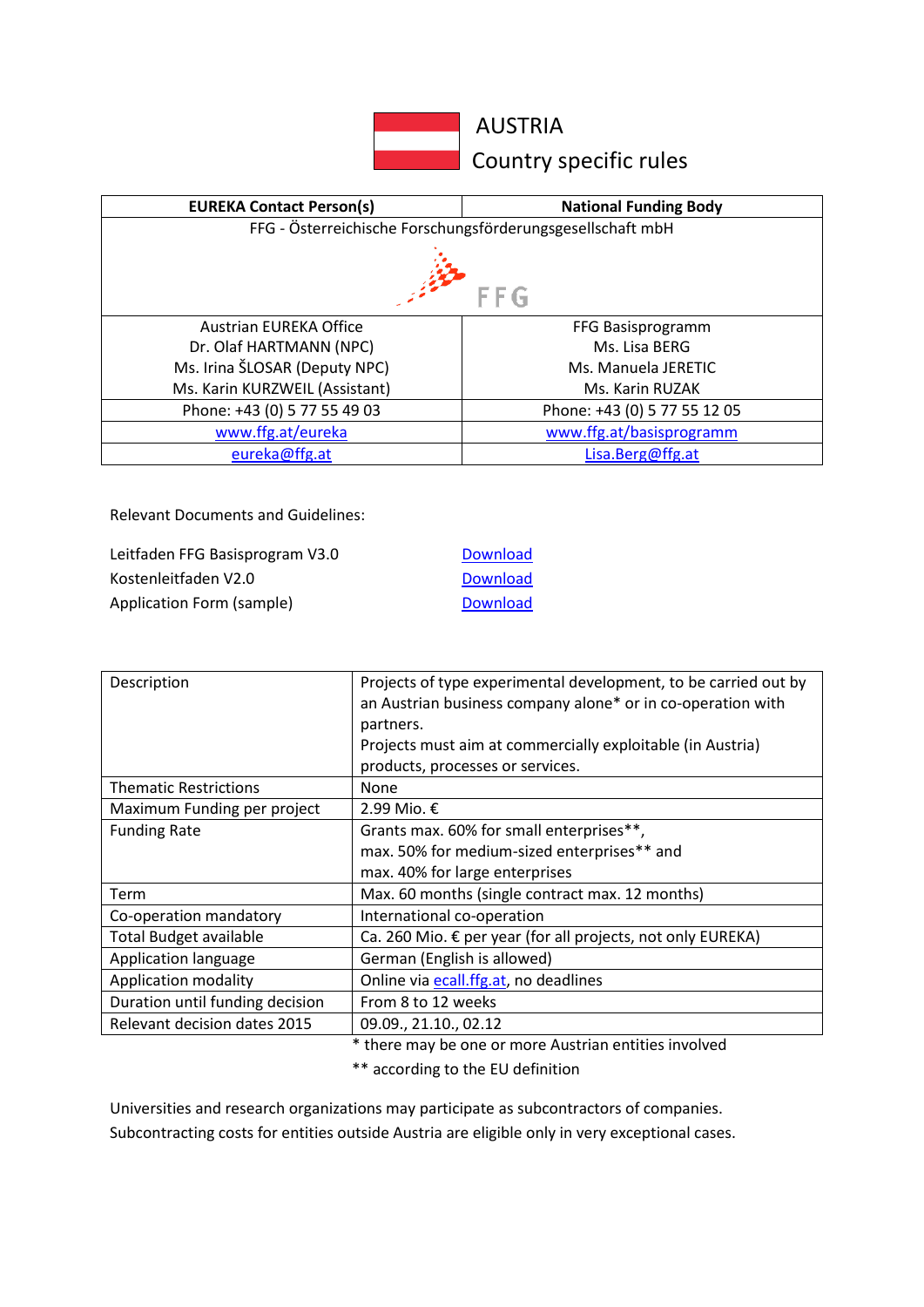

### Bosnia and Herzegovina Country specific rules

| <b>EUREKA Contact Person(s)</b>                          | <b>National Funding Body</b>      |
|----------------------------------------------------------|-----------------------------------|
| REAL PROPERTY.                                           |                                   |
| MoCa-Ministry of Civil Affairs of Bosnia and Herzegovina |                                   |
| <b>BIH EUREKA Office</b>                                 |                                   |
| Mr. Ammar Miraščija, HLR/NPC                             |                                   |
| Phone: +387 33 492 597                                   |                                   |
|                                                          | Fax: +387 33 492 632              |
|                                                          | http://www.mcp.gov.ba; www.ncp.ba |
|                                                          | ammar.mirascija@mcp.gov.ba        |

Relevant Documents and Guidelines: http://mcp.gov.ba <Page-URL>

Application Form and Guidelines (B/H/S) http://mcp.gov.ba <Document-URL>

Application Form (sample) Standard Eureka Form http://mcp.gov.ba <Document-URL>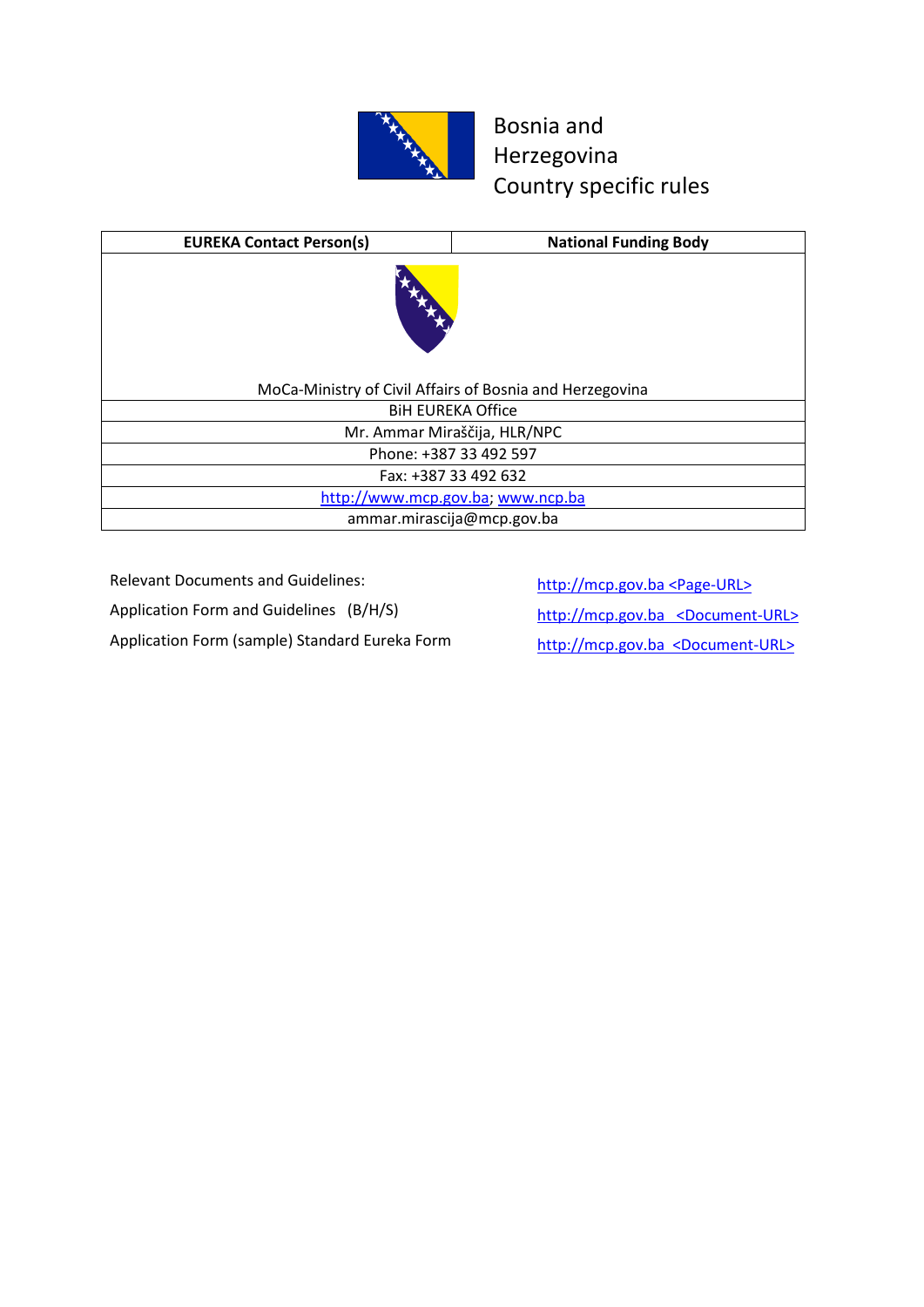#### **IMPORTANT NOTE**

The availability of the Bulgarian budget could not be confirmed till the date of the call opening! Please contact BSMEPA before preparing an application.



### BULGARIA Country specific rules

| <b>EUREKA Contact Person(s)</b>                                |                                                     | <b>National Funding Body</b>                                       |  |
|----------------------------------------------------------------|-----------------------------------------------------|--------------------------------------------------------------------|--|
| <b>Bulgarian Small and Medium Enterprises Promotion Agency</b> |                                                     |                                                                    |  |
|                                                                |                                                     |                                                                    |  |
|                                                                |                                                     | <b>BSMEPA</b>                                                      |  |
| <b>Bulgarian EUREKA Office</b>                                 |                                                     | <b>National Innovation Fund</b>                                    |  |
| Mrs. Bogdana Vatashka (NPC)                                    |                                                     | Mrs. Bogdana Vatashka - Director of                                |  |
| Ms. Mina Zhecheva (Project Officer)                            |                                                     | Programmes and Projects Directorate                                |  |
| Phone: +359 2 940 79 43                                        |                                                     | Phone: +359 2 940 79 43                                            |  |
| www.sme.government.bg                                          |                                                     | www.sme.government.bg                                              |  |
| b.vatashka@sme.government.bg                                   |                                                     | b.vatashka@sme.government.bg                                       |  |
|                                                                |                                                     |                                                                    |  |
| <b>Relevant Documents and Guidelines:</b>                      |                                                     | <b>Funding Rules</b> (in Bulgarian)                                |  |
|                                                                |                                                     |                                                                    |  |
| Rules for the Management of the Resources                      |                                                     |                                                                    |  |
| of the National Innovation Fund                                |                                                     | <b>NIF Rules</b> (in Bulgarian)                                    |  |
| Application Form (sample)                                      |                                                     | Application Form 2014.doc (in Bulgarian)                           |  |
|                                                                |                                                     |                                                                    |  |
| Description                                                    |                                                     | Projects of type scientific research and development and           |  |
|                                                                |                                                     | technical feasibility studies, to be carried out by enterprises    |  |
|                                                                |                                                     | registered in Bulgaria under the Commercial Law alone* or in co-   |  |
|                                                                | operation with partners.                            |                                                                    |  |
|                                                                |                                                     | Universities and research organisations can participate as         |  |
|                                                                | partners.                                           |                                                                    |  |
|                                                                |                                                     | Ready-to market innovations are not financed.                      |  |
| <b>Thematic Restrictions</b>                                   | The Fund finances projects in all areas except for: |                                                                    |  |
|                                                                | - agriculture                                       |                                                                    |  |
|                                                                | - fish industry                                     |                                                                    |  |
|                                                                | - forestry                                          |                                                                    |  |
| Maximum Funding per project                                    | 500 000€                                            |                                                                    |  |
| <b>Funding Rate</b>                                            |                                                     | Grants max. 80% for small enterprises**,                           |  |
|                                                                |                                                     | max. 75% for medium-sized enterprises** and                        |  |
|                                                                |                                                     | max. 65% for large enterprises                                     |  |
| Term                                                           |                                                     | Max. 36 months for scientific research and development projects    |  |
|                                                                |                                                     | Max. 12 months for technical feasibility studies                   |  |
| Co-operation mandatory                                         | International co-operation (only for EUREKA)        |                                                                    |  |
| <b>Total Budget available</b>                                  |                                                     | 1 000 000 € in the estimated budget for 2015                       |  |
| Application language                                           | <b>Bulgarian</b>                                    |                                                                    |  |
| <b>Application modality</b>                                    |                                                     | Application in hard copy; deadlines: as agreed for the Call by the |  |
|                                                                | <b>MS</b>                                           |                                                                    |  |
| Duration until funding decision                                | From 8 to 12 weeks                                  |                                                                    |  |
| Relevant decision dates 2015                                   | No schedule yet                                     |                                                                    |  |

\* there may be one or more Bulgarian entities involved

\*\* according to the EU definition

Universities and research organizations may participate as partners of companies. Subcontracting costs are eligible up to 25 % of all eligible costs.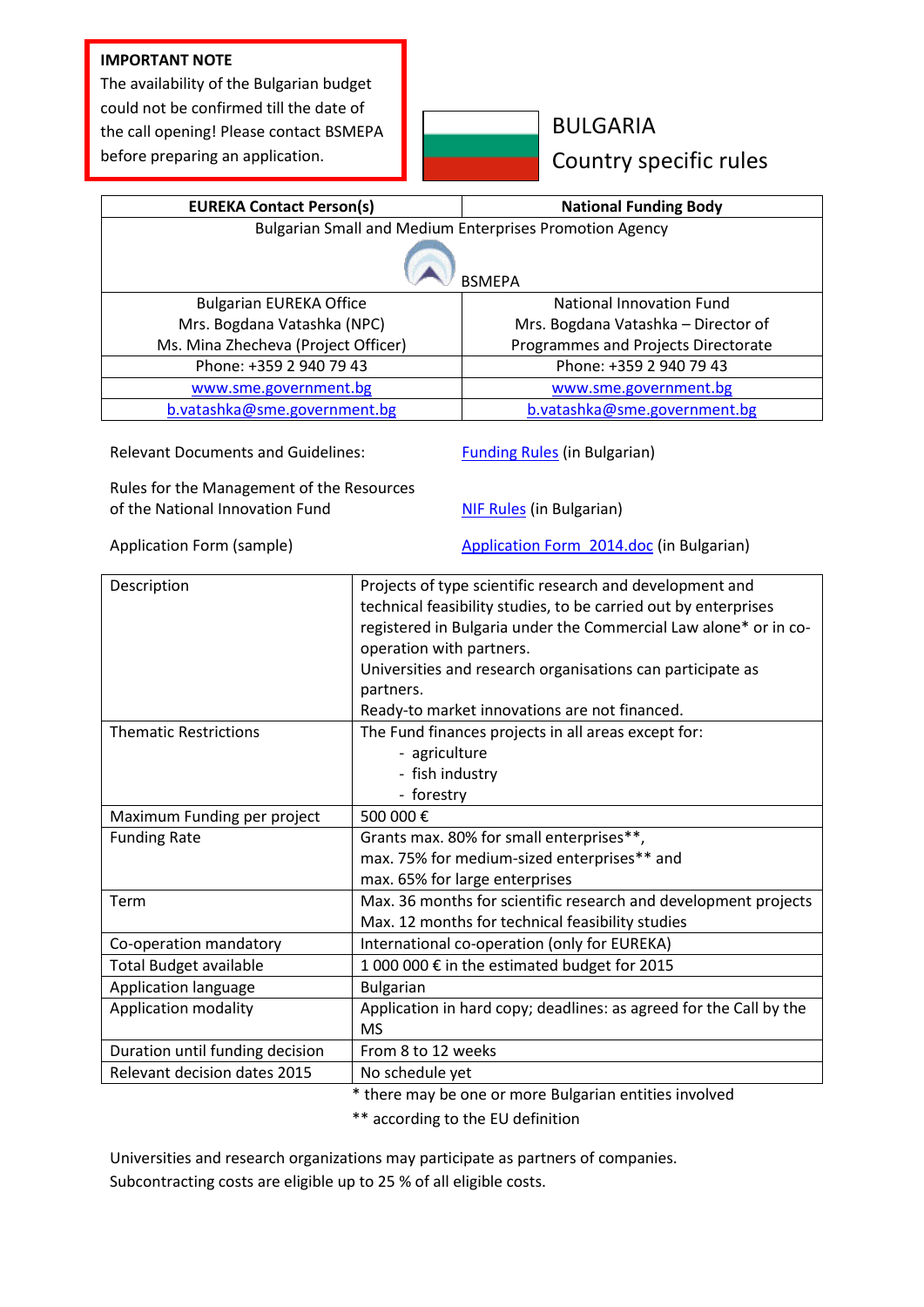

# **CROATIA** Country specific rules

| <b>EUREKA Contact Person(s)</b>              | <b>National Funding Body</b>              |
|----------------------------------------------|-------------------------------------------|
| Croatian Agency for SMEs, Innovation and     | Ministry of Science, Education and Sport  |
| <b>Investments HAMAG-BICRO</b>               |                                           |
|                                              |                                           |
| <b>HAMA</b><br>BIGRO                         | Ministry of Science, Education and Sports |
| Croatian EUREKA Office                       | Ministry of Science, Education and Sport  |
| Mr. Vedran Đidara (NPC)                      | Ms. Kristina Gerber Sertić                |
| Hrvoje Zorc (HLR) - Ruđer Bošković Institute |                                           |
| Phone: +385 1 2352 628                       | Phone: +385 (1) 4594554                   |
| http://www.hamagbicro.hr/inovacije/privatni- | <b>LINK</b>                               |
| sektor/eureka/                               |                                           |
| eureka@bicro.hr                              | kristina.gerbersertic@mzos.hr             |
| vedran.didara@hamagbicro.hr                  |                                           |

Relevant Documents and Guidelines:

| EUREKA program guide V6.0. | <b>Download</b> |
|----------------------------|-----------------|
| Pre-application form       | <b>Download</b> |
| Application Form           | <b>Download</b> |

| Description                     | Projects can be carried out by an Croatian business company<br>alone* or in co-operation with partners.<br>Projects must aim at commercially exploitable (in Croatia)<br>products, processes or services. |
|---------------------------------|-----------------------------------------------------------------------------------------------------------------------------------------------------------------------------------------------------------|
| <b>Thematic Restrictions</b>    | None                                                                                                                                                                                                      |
| Maximum Funding per project     | 150.000€                                                                                                                                                                                                  |
| <b>Funding Rate</b>             | Grants max. 50% for small&medium size enterprises**                                                                                                                                                       |
| Term                            | Max. 36 months                                                                                                                                                                                            |
| Co-operation mandatory          | International co-operation                                                                                                                                                                                |
| <b>Total Budget available</b>   | Ca. 0,65 Mio. € per year (for EUREKA)                                                                                                                                                                     |
| Application language            | Croatian (EAF in English)                                                                                                                                                                                 |
| Application modality            | Hard copy by post and electronical by e-mail, no deadlines                                                                                                                                                |
| Duration until funding decision | From 8 to 12 weeks                                                                                                                                                                                        |
| Relevant decision dates 2015    | N/A                                                                                                                                                                                                       |

\* there may be one or more Croatian entities involved

\*\* according to the EU definition

Universities and research organizations may participate as partners of SMEs.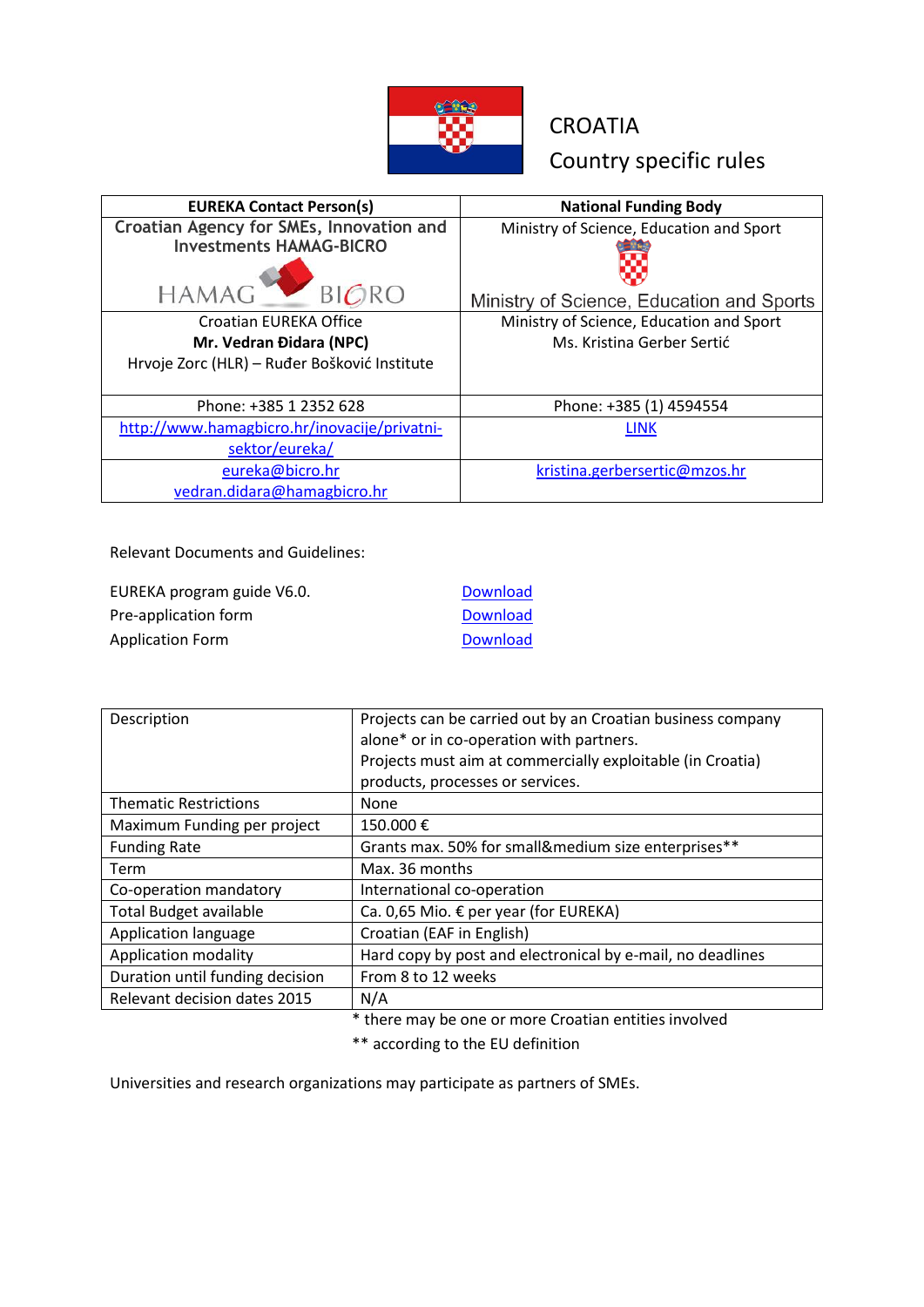

### CZECH REPUBLIC

### Country specific rules

| <b>EUREKA Contact Persons</b>                                      | <b>National Funding Body</b>               |
|--------------------------------------------------------------------|--------------------------------------------|
| Josef Martinec (NPC)                                               | Ministry of Education, Youth and Sports    |
| Ministry of Education, Youth and Sports<br>phone: +420 234 811 512 |                                            |
| Karel Šperlink (HLR)                                               | Josef Martinec (NPC)                       |
| Svatopluk Halada (Deputy HLR)                                      |                                            |
| Association of Innovative Entrepreneurship CR                      |                                            |
| phone: +420 221 082 274                                            | phone: +420 234 811 512                    |
| e-mail: sperlink@aipcr.cz                                          | e-mail: josef.martinec@msmt.cz             |
| e-mail: halada@aipcr.cz                                            |                                            |
| http://www.aipcr.cz/eureka.asp                                     | http://www.msmt.cz/search.php?action=resul |
|                                                                    | ts&query=eureka                            |

Relevant Documents and Guidelines:

EUREKA CZ Form <http://www.msmt.cz/file/18887>

EUREKA program (basic information in cz) [http://www.msmt.cz/vyzkum-a-vyvoj/program](http://www.msmt.cz/vyzkum-a-vyvoj/program-eureka-cz-lf-1)[eureka-cz-lf-1](http://www.msmt.cz/vyzkum-a-vyvoj/program-eureka-cz-lf-1) EUREKA Project Application Form (en) [http://www.eurekanetwork.org/download-project](http://www.eurekanetwork.org/download-project-application-form)[application-form](http://www.eurekanetwork.org/download-project-application-form)

| Description                     | Projects can be carried out by Czech business company alone* or                |
|---------------------------------|--------------------------------------------------------------------------------|
|                                 | in co-operation with partners.                                                 |
|                                 | Projects must aim at commercially exploitable possibility (incl. the           |
|                                 | Czech Republic) of products, processes or services.                            |
| Thematic restrictions           | None                                                                           |
| Maximum funding per project     | 80.000 $\epsilon$ /year (in case of one CZ participants)                       |
|                                 | 120.000 € / year (in case of two and more CZ participants)                     |
| Funding rate                    | Grant max. 50% of eligible cost for SMEs**, Universities and                   |
|                                 | Research organisations (no possible funding for Large companies)               |
| Term                            | Max. 48 months                                                                 |
| Co-operation mandatory          | International co-operation                                                     |
| Total budget available          | For EUREKA projects: 4 M€/year; (for Eurostars: 1 M€/year)                     |
| Application language            | Czech - EUREKA CZ Form                                                         |
|                                 | English - EUREKA Project Application Form                                      |
| Application modality            | Paper copy by post and electronically by e-mail.                               |
|                                 | No deadlines but respecting four EUREKA project endorsements by                |
|                                 | year.                                                                          |
| Duration until funding decision | According announcement of yearly competition call for funding                  |
|                                 | international R&D projects incl. EUREKA                                        |
| Relevant decision dates 2015    | Funding should be applicable from 2016.                                        |
|                                 | *There may be one or more Czech entities involved in project; Universities and |

Research organizations may participate as partners of SMEs.

\*\* According to the EU definition [\(EU recommendation 2003/361\)](http://eur-lex.europa.eu/LexUriServ/LexUriServ.do?uri=OJ:L:2003:124:0036:0041:EN:PDF).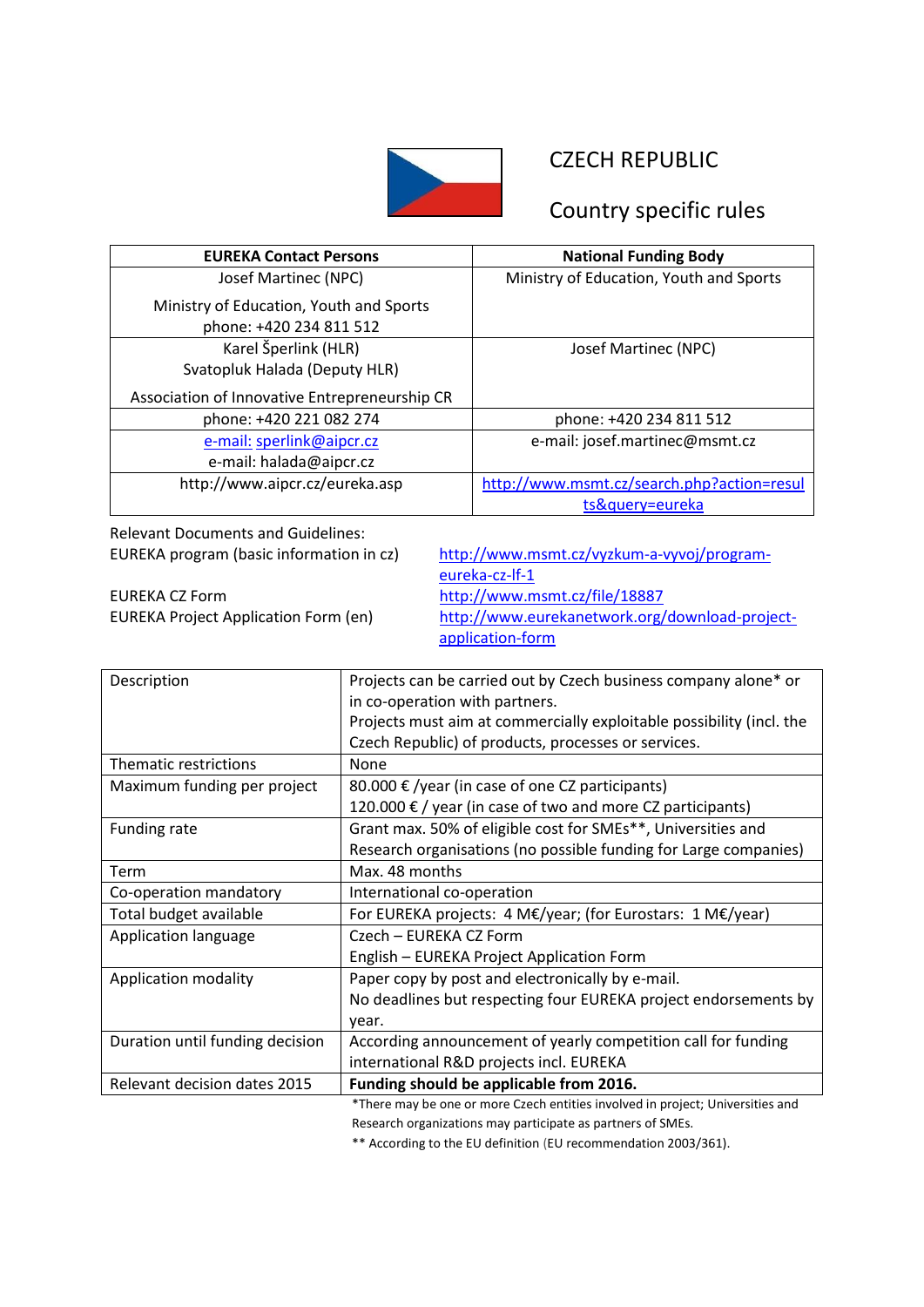

# GERMANY Country specific rules

| <b>EUREKA Contact Person(s)</b>                                                    | <b>National Funding Body</b> |
|------------------------------------------------------------------------------------|------------------------------|
|                                                                                    |                              |
| Projektträger DLR (PT-DLR)<br><b>EUREKA/COST Büro</b><br>Dr. Wolfgang Axmann (NPC) | to be defined                |
| Phone: +49 228 3821 1351                                                           |                              |
| www.eureka.dlr.de                                                                  |                              |
| eureka@dlr.de                                                                      |                              |

Relevant Documents and Guidelines: will be published later

For further information please contact the national EUREKA Contact Person.

| It is expected that the follow-up SME Funding Programme ZIM<br>will be available for funding of German participants (mainly<br>SMEs; Research Institutes can be funded if at least one German<br>SME is funded in the project). The programme is expected to be<br>in place in summer 2015. The following information is therefore<br>preliminary and subject to changes: |
|---------------------------------------------------------------------------------------------------------------------------------------------------------------------------------------------------------------------------------------------------------------------------------------------------------------------------------------------------------------------------|
| None                                                                                                                                                                                                                                                                                                                                                                      |
| SME: 380.000 € / Research Institute: 190.000 €                                                                                                                                                                                                                                                                                                                            |
| 50%                                                                                                                                                                                                                                                                                                                                                                       |
| 2 years                                                                                                                                                                                                                                                                                                                                                                   |
| Yes – national or international                                                                                                                                                                                                                                                                                                                                           |
| Expected: ca. 500 Mio. €/a (not only for EUREKA - but also for                                                                                                                                                                                                                                                                                                            |
| other national or international projects!)                                                                                                                                                                                                                                                                                                                                |
| German                                                                                                                                                                                                                                                                                                                                                                    |
| Hard copy forms expected                                                                                                                                                                                                                                                                                                                                                  |
| about 3 months                                                                                                                                                                                                                                                                                                                                                            |
| Applications can be submitted at any time (as soon as the<br>programme is announced)                                                                                                                                                                                                                                                                                      |
|                                                                                                                                                                                                                                                                                                                                                                           |

Depending on the set-up of the project, other national programmes might be an option, too. Please, consult the national EUREKA Contact in any case.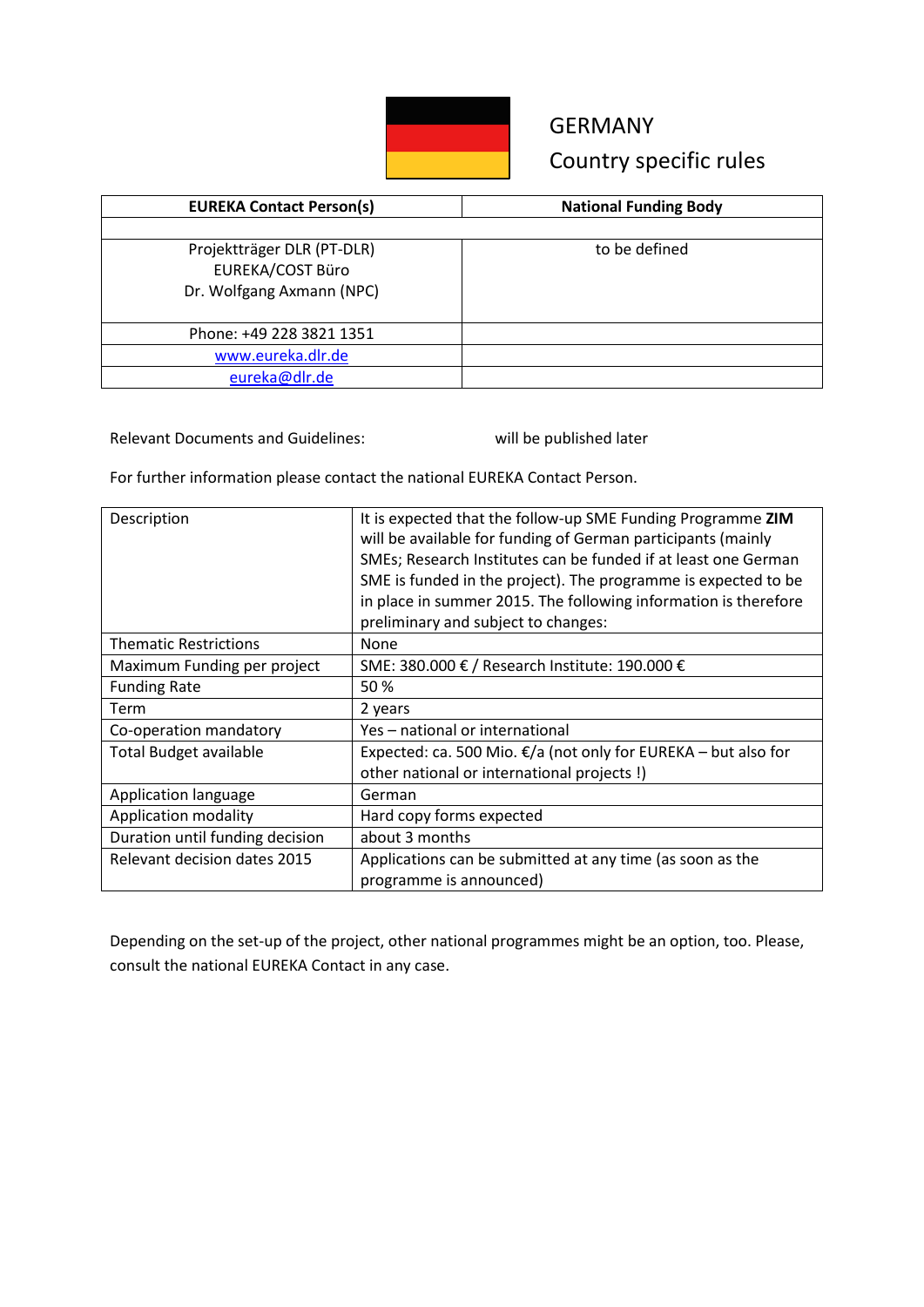

# Hungary Country specific rules

| <b>EUREKA Contact Person(s)</b> | <b>National Funding Body</b>                                   |
|---------------------------------|----------------------------------------------------------------|
|                                 | <b>National Research, Development</b><br>and Innovation Office |
| Mr. Gergely Mészáros, (NPC)     | H-1061 Budapest, Andrássy út 12.                               |
|                                 | www.nkfih.gov.hu                                               |
| Phone: +36-1-484-2567           | +36-1-484-2500                                                 |
| gergely.meszaros@nkfih.gov.hu   | info@nkfih.gov.hu                                              |

Relevant Documents and Guidelines for the Hungarian EUREKA support programme expected to be available in March – April 2015.

| Description                     | Projects can be carried out by a Hungarian     |
|---------------------------------|------------------------------------------------|
|                                 | business company alone or in co-operation with |
|                                 | partners. Universities and research            |
|                                 | organizations may participate as partners of   |
|                                 | SME <sub>s</sub> .                             |
|                                 | Projects must aim at commercially exploitable  |
|                                 | (in Hungary) products, processes or services.  |
| Thematic restrictions           | None                                           |
| <b>Funding Rate</b>             | Max. 80% for small enterprises, max. 75%       |
|                                 | for medium enterprises, max. 65% for large     |
|                                 | enterprises                                    |
| Maximum Funding per Project     | Max. 225.000 €                                 |
| Term                            | Max. 36 months                                 |
| Co-operation mandatory          | International co-operation                     |
| Total budget available          | cca. 1.300.000 €                               |
| Application language            | Hungarian (EAF in English)                     |
| Application modality            | Hard copy by post and electronical by e-mail   |
| Duration until funding decision | From 8 to 12 weeks                             |
| Relevant decision dates 2015    | No calendar yet                                |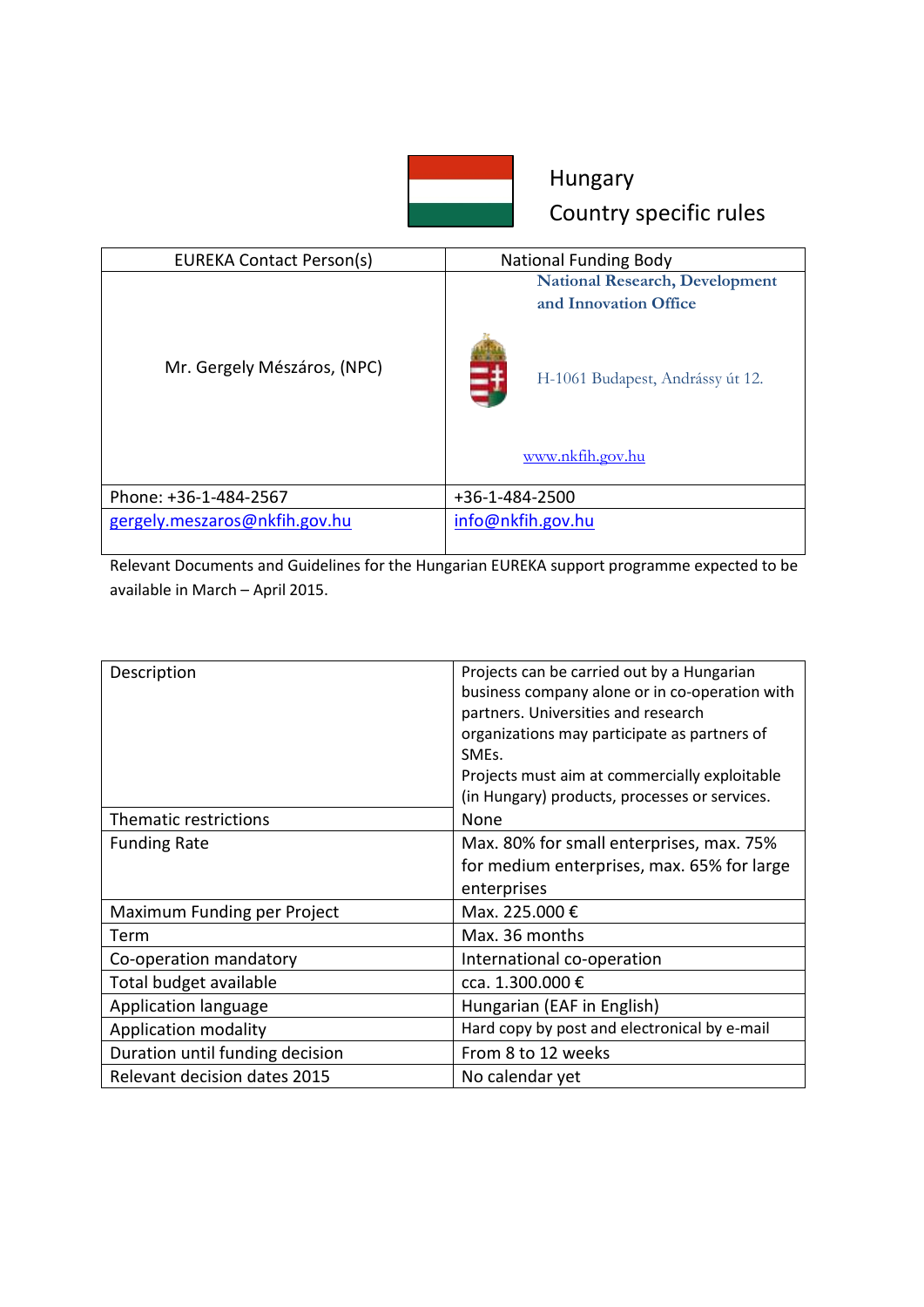

## Montenegro Country specific rules

| <b>EUREKA Contact Person(s)</b> | <b>National Funding Body</b> |
|---------------------------------|------------------------------|
| Montenegro                      |                              |
|                                 | Ministry of Science          |
|                                 |                              |
| Montenegrin EUREKA Office       |                              |
| Mr. Darko Petrušić, HLR         |                              |
| Ms. Ivana Lagator, NPC          |                              |
| Phone: +382 (20) 405 371        |                              |
| www.mna.gov.me                  |                              |
|                                 | ivana.lagator@mna.gov.me     |

Relevant Documents and Guidelines: [www.mna.gov.me](http://www.mna.gov.me/)

| Description                     | Project can be carried out by a Montenegrin SME alone* or in |
|---------------------------------|--------------------------------------------------------------|
|                                 | co-operation with<br>partners. Projects must<br>aim at       |
|                                 | commercially<br>exploitable (in Montenegro)<br>products,     |
|                                 | processes or services.                                       |
| <b>Thematic Restrictions</b>    | <b>None</b>                                                  |
| Maximum Funding of one project  | 45.000 € (as grant)                                          |
| Term                            | Max. 36 months                                               |
| Co-operation mandatory          | International co-operation                                   |
| <b>Total Budget available</b>   | 45.000€                                                      |
| Application language            | <b>English and Montenegrin</b>                               |
| Application modality            | Online via http://www.mna.gov.me/ministarstvo                |
| Duration until funding decision | From 8 to 12 weeks                                           |
| Relevant decision dates 2015    | N/A                                                          |

**\* SME must perform R&D activities.** Research institutions may participate as partners of SMEs. There may be one or more Montenegrin entities involved.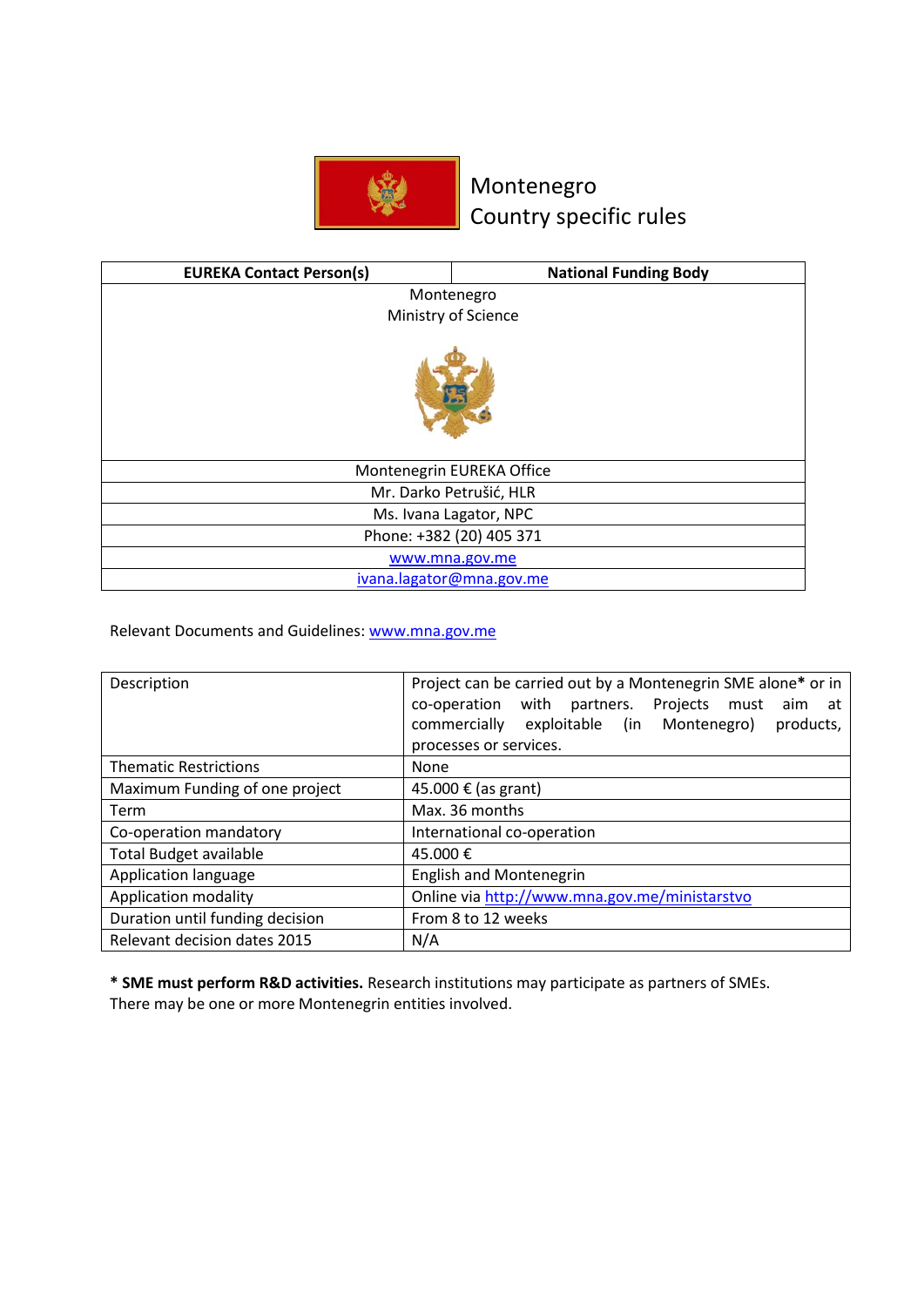

### ROMANIA Country specific rules

| <b>EUREKA Contact Person(s)</b>             | <b>National Funding Body</b>                      |
|---------------------------------------------|---------------------------------------------------|
| MEN-CDI Ministy of National Education-      | UEFISCDI - Executive Agency for Higher Education, |
| Research Development and Innovation         | Research, Development and Innovation              |
| MINISTERUL EDUCAȚIEI NAȚIONALE              |                                                   |
| Romanian EUREKA Office                      | Program INNOVATION                                |
| Mrs. Anca GHINESCU (HLR)                    | Dr. Marius MITROI (Head Dept. INNOVATION)         |
| Ms. Antoaneta POPESCU (deputy HLR)          | Assoc.Prof.Dr. Ovidiu ALUPEI (Deputy NPC)         |
|                                             | Mr. Catalin MOLAGIC                               |
| Phone: +4 (0) 213 16 92 75                  | Phone: +4 (0) 753 10 20 25                        |
| http://www.research.ro <page url=""></page> | http://uefiscdi.gov.ro <page url=""></page>       |
|                                             | ovidiu.alupei@uefiscdi.ro                         |

Relevant Documents and Guidelines: [http://uefiscdi.gov.ro <Page-URL>](http://uefiscdi.gov.ro/articole/3230/Pachet-de-informatii-Modul-5-Eureka-2012.html)

Application Guide (Romanian) Financial Guide included [http://uefiscdi.gov.ro <Document-URL>](http://uefiscdi.gov.ro/userfiles/file/Inovare%20Modul%205%20EUREKA/Pachet%20Informatii%202012/PACHET_INOVARE%20Eureka%20ROM%20%2028_11_2012.pdf) Application Form (sample) Standard Eureka Form [http://uefiscdi.gov.ro <Document-URL>](http://uefiscdi.gov.ro/userfiles/file/Inovare%20Modul%205%20EUREKA/Pachet%20Informatii%202012/ANEXA%201%20%20Formular%20Eureka.pdf)

| Description                                         | Projects of type industrial research (max 40% of total costs)<br>and experimental development (min 60% of total costs), to<br>be carried out by a Romanian business company alone* or in<br>co-operation with partners.<br>Projects must aim at commercially exploitable (in Romania)<br>products, processes or services. |
|-----------------------------------------------------|---------------------------------------------------------------------------------------------------------------------------------------------------------------------------------------------------------------------------------------------------------------------------------------------------------------------------|
| <b>Thematic Restrictions</b>                        | None                                                                                                                                                                                                                                                                                                                      |
| Maximum Funding per project                         | 341.000 € as grant                                                                                                                                                                                                                                                                                                        |
| Funding Rate with respect of State Aid              | Grants max. 70% for small enterprises**, max. 60% for                                                                                                                                                                                                                                                                     |
| Rule for RDI:                                       | medium-sized enterprises** and max. 40% for<br>large                                                                                                                                                                                                                                                                      |
| http://uefiscdi.gov.ro <document url=""></document> | enterprises                                                                                                                                                                                                                                                                                                               |
| Term                                                | Max. 36 months                                                                                                                                                                                                                                                                                                            |
| Co-operation mandatory                              | International co-operation                                                                                                                                                                                                                                                                                                |
| <b>Total Budget available</b>                       | Ca. 4.4 Mio. € per year                                                                                                                                                                                                                                                                                                   |
| Application language                                | English                                                                                                                                                                                                                                                                                                                   |
| Application modality                                | Online via http://uefiscdi-direct.ro/main/index.php?                                                                                                                                                                                                                                                                      |
| Duration until funding decision                     | From 8 to 12 weeks                                                                                                                                                                                                                                                                                                        |
| Relevant decision dates 2015                        | No calendar yet                                                                                                                                                                                                                                                                                                           |

\* there may be one or more Romanian entities involved

\*\* according to the EU definition

Universities and research organizations may participate as partners of companies. Subcontracting is not allowed.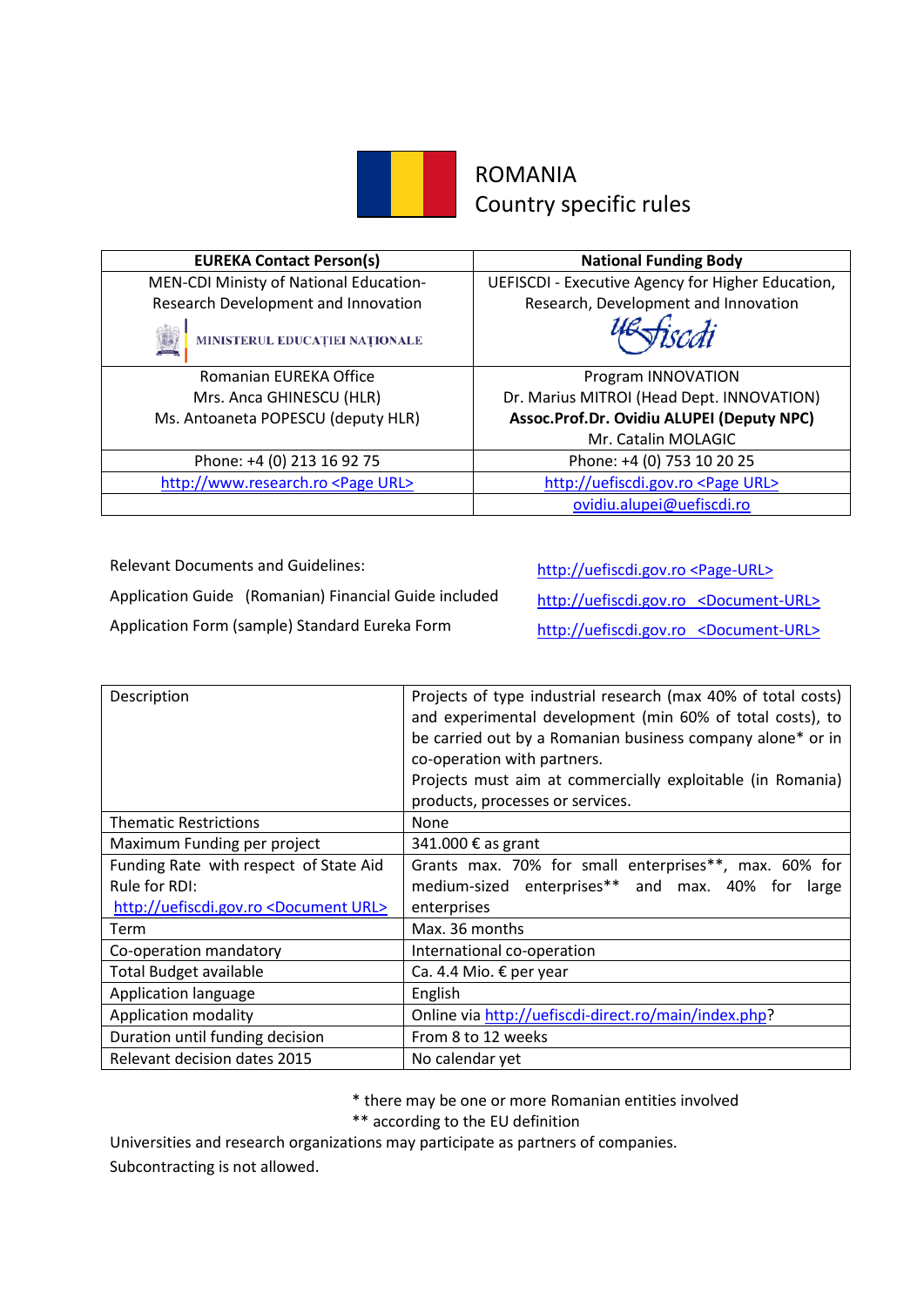

### SERBIA Country specific rules

| <b>EUREKA Contact Person(s)</b>                                           | <b>National Funding Body</b>                                       |
|---------------------------------------------------------------------------|--------------------------------------------------------------------|
| Republic of Serbia                                                        |                                                                    |
|                                                                           | MESTD-Ministry of Education, Science and Technological Development |
|                                                                           |                                                                    |
| Serbian EUREKA Office                                                     |                                                                    |
| Prof. dr Branko Bugarski, HLR                                             |                                                                    |
| Ms. Snežana Omić, NPC                                                     |                                                                    |
| Phone: +381 (11) 3616 589                                                 |                                                                    |
| http://www.mpn.gov.rs/medjunarodna-saradnja/naucna-saradnja/multilaterala |                                                                    |
| snezana.omic@mpn.gov.rs                                                   |                                                                    |

Relevant Documents and Guidelines: http://mpn.gov.rs <Page-URL>

Application Form and Guidelines (Serbian) http://mpn.gov.rs <Document-URL>

Application Form (sample) Standard Eureka Form http://mpn.gov.rs <Document-URL>

| Description                                    | Projects of type industrial research and experimental<br>development (max 50% of total costs), to be carried out by a<br>Serbian<br>university/ scientific institute/<br>innovative<br>organization with at least one Serbian business company.<br>Projects must aim at commercially exploitable (in Serbia)<br>products, processes or services. |
|------------------------------------------------|--------------------------------------------------------------------------------------------------------------------------------------------------------------------------------------------------------------------------------------------------------------------------------------------------------------------------------------------------|
| <b>Thematic Restrictions</b>                   | None                                                                                                                                                                                                                                                                                                                                             |
| Maximum Funding per project                    | 50.000 € as grant                                                                                                                                                                                                                                                                                                                                |
| Funding Rate with respect of State Aid         | Grants max. 50% for Serbian consortia                                                                                                                                                                                                                                                                                                            |
| Rule for RDI:                                  |                                                                                                                                                                                                                                                                                                                                                  |
| http://mpn.gov.rs <document url=""></document> |                                                                                                                                                                                                                                                                                                                                                  |
| <b>Term</b>                                    | Max. 36 months                                                                                                                                                                                                                                                                                                                                   |
| Co-operation mandatory                         | International co-operation                                                                                                                                                                                                                                                                                                                       |
| <b>Total Budget available</b>                  | Information is not available yet                                                                                                                                                                                                                                                                                                                 |
| Application language                           | <b>English and Serbian</b>                                                                                                                                                                                                                                                                                                                       |
| Application modality                           | Online via http://mpn.gov.rs                                                                                                                                                                                                                                                                                                                     |
| Duration until funding decision                | From 8 to 12 weeks                                                                                                                                                                                                                                                                                                                               |
| <b>Relevant decision dates 2015</b>            | No calendar yet                                                                                                                                                                                                                                                                                                                                  |

\* there may be one or more Serbian entities involved

Registered innovative organizations, according to the Serbian low, are companies registered in the Ministry for R&D activities based on criteria determined by low.

Subcontracting is only allowed in accordance with the applied project proposal (tasks and budget).